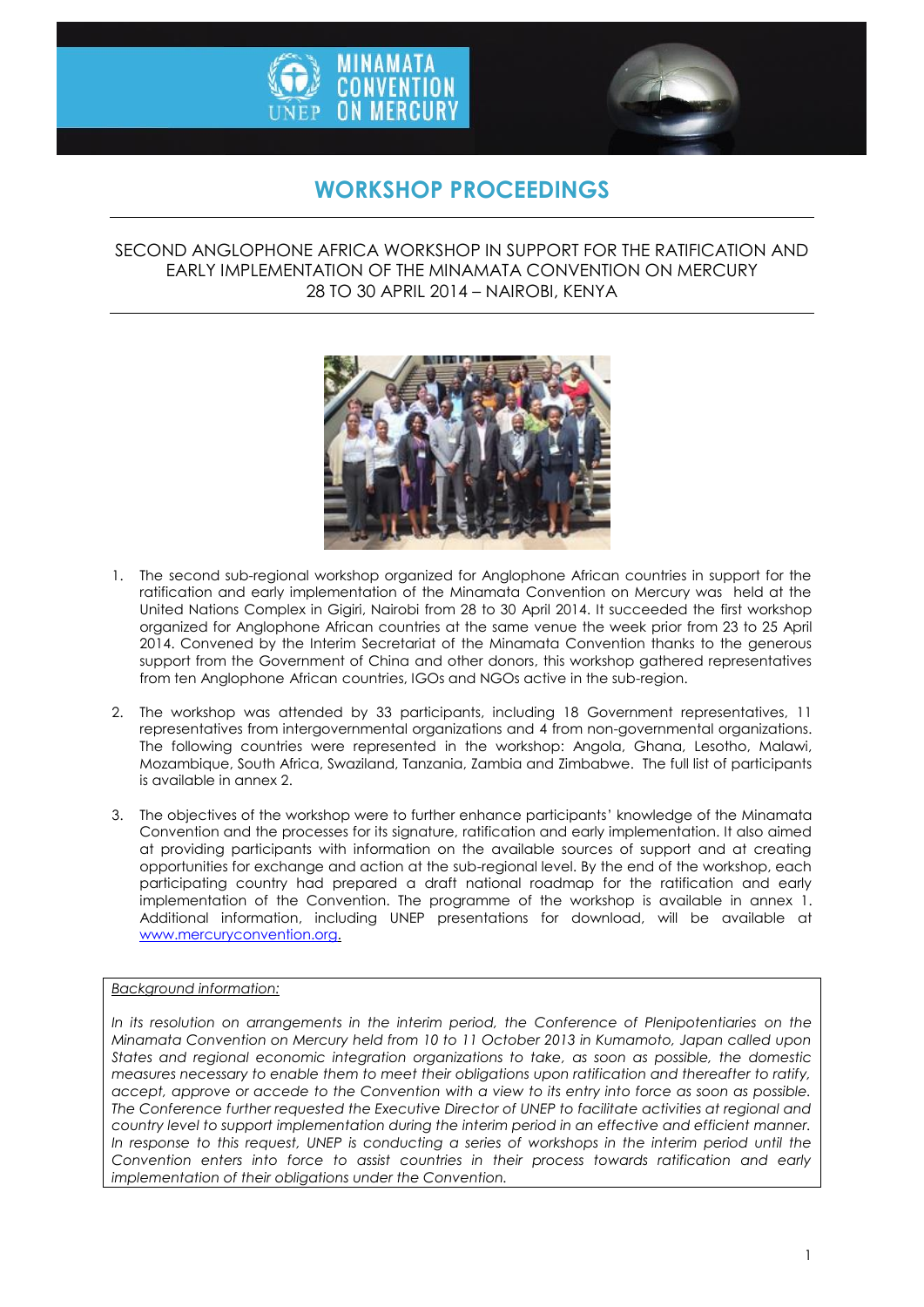



# **ANNEX 1 – WORKSHOP PROGRAMME**

## **Monday, 28 April 2014**

| 8.30 a.m.                                                                                         | <b>REGISTRATION</b>                                                                                                                                                                                                                                               |  |
|---------------------------------------------------------------------------------------------------|-------------------------------------------------------------------------------------------------------------------------------------------------------------------------------------------------------------------------------------------------------------------|--|
| Item 1. Opening of the workshop and introduction                                                  |                                                                                                                                                                                                                                                                   |  |
| $9.00$ a.m. $-9.30$ a.m.                                                                          | Opening remarks:<br>Representative of the Interim Secretariat of the Minamata Convention and the UNEP<br>$\blacktriangleright$<br>Regional Office for Africa<br>Representative of the Government of Kenya<br>➤                                                    |  |
| $9.30$ a.m. $-10.15$ a.m.                                                                         | $\blacktriangleright$<br>Workshop objectives, expected outcomes and organization of work (UNEP)<br>Tour de table - Introduction of participants, identified needs and expectations<br>$\blacktriangleright$                                                       |  |
| 10.15 a.m.                                                                                        | <b>COFFEE BREAK</b>                                                                                                                                                                                                                                               |  |
| Item 2. Overview of the Minamata Convention                                                       |                                                                                                                                                                                                                                                                   |  |
| $10.45$ a.m. $-11.30$ a.m.                                                                        | Overview of the negotiations process and upcoming INC related activities (UNEP)<br>➤<br>Overview of the Convention and its key concepts (UNEP)<br>➤<br><b>Questions &amp; Answers</b><br>$\blacktriangleright$                                                    |  |
| $11.30$ a.m. $-12.30$ p.m.                                                                        | $\blacktriangleright$<br>Break out groups - focus on:<br>Identified key priorities at the national level<br>$\circ$<br>Advantages of becoming a Party<br>$\circ$                                                                                                  |  |
| 12.30 p.m.                                                                                        | <b>LUNCH BREAK</b>                                                                                                                                                                                                                                                |  |
|                                                                                                   | <b>Item 2. Overview of the Minamata Convention (continued)</b>                                                                                                                                                                                                    |  |
| $1.45$ p.m. $- 2.00$ p.m.                                                                         | Report back from break out groups discussion and summary of main conclusions<br>$\blacktriangleright$                                                                                                                                                             |  |
|                                                                                                   | Item 3. Implementation of the Minamata Convention                                                                                                                                                                                                                 |  |
| Item 3.1 Implementation of the Minamata Convention - Emissions and releases                       |                                                                                                                                                                                                                                                                   |  |
| $2.00$ p.m. $- 2.45$ p.m.                                                                         | $\blacktriangleright$<br>Key provisions of the Convention on emissions and releases (UNEP)<br>Introduction to the UNEP mercury toolkit and e-learning platform (UNEP, UNITAR)<br>$\blacktriangleright$<br><b>Questions &amp; Answers</b><br>$\blacktriangleright$ |  |
| $2.45$ p.m. $-3.15$ p.m.                                                                          | Presentation on mercury inventory (Zambia, GroundWork)<br>➤<br>$\blacktriangleright$<br>Questions & Answers                                                                                                                                                       |  |
| 3.15 p.m.                                                                                         | <b>COFFEE BREAK</b>                                                                                                                                                                                                                                               |  |
| Item 3.2 Implementation of the Minamata Convention - Artisanal and small-scale gold mining (ASGM) |                                                                                                                                                                                                                                                                   |  |
| $3.45$ p.m. $-4.00$ p.m.                                                                          | Key provisions of the Convention on artisanal and small-scale gold mining (UNEP)<br>$\blacktriangleright$<br><b>Questions &amp; Answers</b><br>$\blacktriangleright$                                                                                              |  |
| 4.00 p.m. $-$ 4.30 p.m.                                                                           | Presentation on national experience related to ASGM (Zimbabwe)<br>➤<br>Presentation on technical alternatives to mercury use in ASGM (JVE Côte d'Ivoire)<br>➤<br>$\blacktriangleright$<br>Questions & Answers                                                     |  |
| 4.30 p.m. - 5.30 p.m.                                                                             | Break out groups - focus on Items 3.1 and 3.2<br>➤                                                                                                                                                                                                                |  |
| $5.30$ p.m. $-6.00$ p.m.<br>6.00 p.m.                                                             | Report back from break out groups discussion and summary of main conclusions<br>➤<br><b>END OF DAY 1</b>                                                                                                                                                          |  |
|                                                                                                   |                                                                                                                                                                                                                                                                   |  |
| 6.30 p.m.                                                                                         | <b>RECEPTION</b>                                                                                                                                                                                                                                                  |  |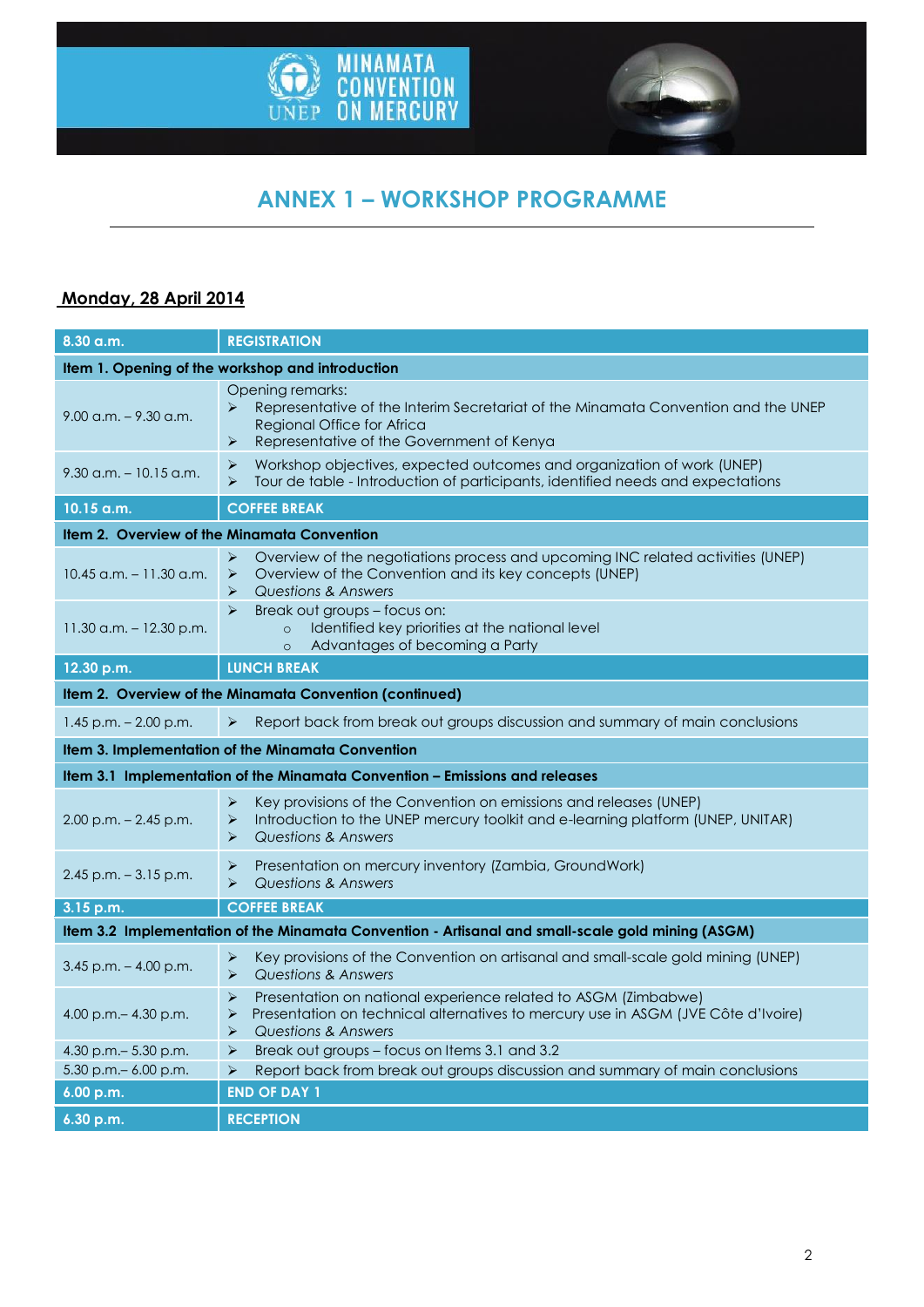



# **Tuesday, 29 April 2014**

| 9.00 a.m.                                                                         | <b>START</b>                                                                                                                                                                                                                                                                                                   |  |
|-----------------------------------------------------------------------------------|----------------------------------------------------------------------------------------------------------------------------------------------------------------------------------------------------------------------------------------------------------------------------------------------------------------|--|
| $9.00$ a.m. $-9.15$ a.m.                                                          | Recap from Day 1 discussions<br>➤                                                                                                                                                                                                                                                                              |  |
| Item 3.3 Implementation of the Minamata Convention - Supply, trade and storage    |                                                                                                                                                                                                                                                                                                                |  |
| $9.15$ a.m. $-9.30$ a.m.                                                          | Key provisions of the Convention on supply, trade and storage (UNEP)<br>➤<br>$\blacktriangleright$<br><b>Questions &amp; Answers</b>                                                                                                                                                                           |  |
| Item 3.4 Implementation of the Minamata Convention - Waste and contaminated sites |                                                                                                                                                                                                                                                                                                                |  |
| $9.30$ a.m. $-9.45$ a.m.                                                          | Key provisions of the Convention on waste and contaminated sites (UNEP)<br>➤<br><b>Questions &amp; Answers</b><br>➤                                                                                                                                                                                            |  |
| $9.45$ a.m. $-10.00$ a.m.                                                         | Presentation on hazardous waste management including mercury wastes (Zambia)<br>➤<br>⋗<br><b>Questions &amp; Answers</b>                                                                                                                                                                                       |  |
| 10.00 a.m.                                                                        | <b>COFFEE BREAK</b>                                                                                                                                                                                                                                                                                            |  |
|                                                                                   | Item 3.5 Implementation of the Minamata Convention - Products and processes                                                                                                                                                                                                                                    |  |
| $10.30$ a.m. $- 10.45$ a.m.                                                       | Key provisions of the Convention on products and processes (UNEP)<br>➤<br>Questions & Answers<br>⋗                                                                                                                                                                                                             |  |
| $10.45$ a.m. $-11.15$ a.m.                                                        | Presentation on phase out of mercury products in the health sector (GroundWork)<br>➤<br>Questions & Answers<br>$\blacktriangleright$                                                                                                                                                                           |  |
| Item 3.6 Implementation of the Minamata Convention - Health aspects               |                                                                                                                                                                                                                                                                                                                |  |
| $11.15$ a.m. $- 11.30$ a.m.                                                       | Key provisions of the Convention on products and processes (UNEP)<br>➤<br><b>Questions &amp; Answers</b><br>$\blacktriangleright$                                                                                                                                                                              |  |
| $11.30$ a.m. $-11.45$ a.m.                                                        | Presentation by the WHO Minamata Convention and health<br>⋗<br>$\blacktriangleright$<br><b>Questions &amp; Answers</b>                                                                                                                                                                                         |  |
| 11.45 $a.m. - 1.00 p.m.$                                                          | Break out groups - focus on items 3.3, 3.4, 3.5 and 3.6<br>➤                                                                                                                                                                                                                                                   |  |
| 1.00 p.m.                                                                         | <b>LUNCH BREAK</b>                                                                                                                                                                                                                                                                                             |  |
| Item 3. Implementation of the Minamata Convention (continued)                     |                                                                                                                                                                                                                                                                                                                |  |
| $2.00$ p.m. $- 2.45$ p.m.                                                         | Report back from break out groups discussion and summary of main conclusions<br>➤                                                                                                                                                                                                                              |  |
| Item 4 Getting ready for ratification and early implementation                    |                                                                                                                                                                                                                                                                                                                |  |
| 2.45 p.m. - 3.30 p.m.                                                             | Steps and technical modalities to follow for the deposit of the instrument of ratification<br>➤<br>and signature (UNEP)<br>Experience at the national level on the preparation for signature, ratification and early<br>➤<br>implementation (Zambia, UNITAR)<br><b>Questions &amp; Answers</b><br>➤            |  |
| $3.45$ p.m. $- 4.30$ p.m.                                                         | Presentation on stakeholders identification and involvement (GroundWorks)<br>⋗<br>Presentation on how to address the general public and particular audiences (IPEN)<br>⋗<br><b>Questions &amp; Answers</b><br>➤                                                                                                |  |
| 4.30 p.m.                                                                         | <b>COFFEE BREAK</b>                                                                                                                                                                                                                                                                                            |  |
| 4.45 p.m. $-6.00$ p.m.                                                            | Break out groups - focus on:<br>➤<br>Development of some general steps and priorities for the ratification and early<br>$\circ$<br>implementation of the Convention<br>Development by each country of its draft national roadmap for the ratification<br>$\circ$<br>and early implementation of the Convention |  |
| 6.00 p.m.                                                                         | <b>END OF DAY 2</b>                                                                                                                                                                                                                                                                                            |  |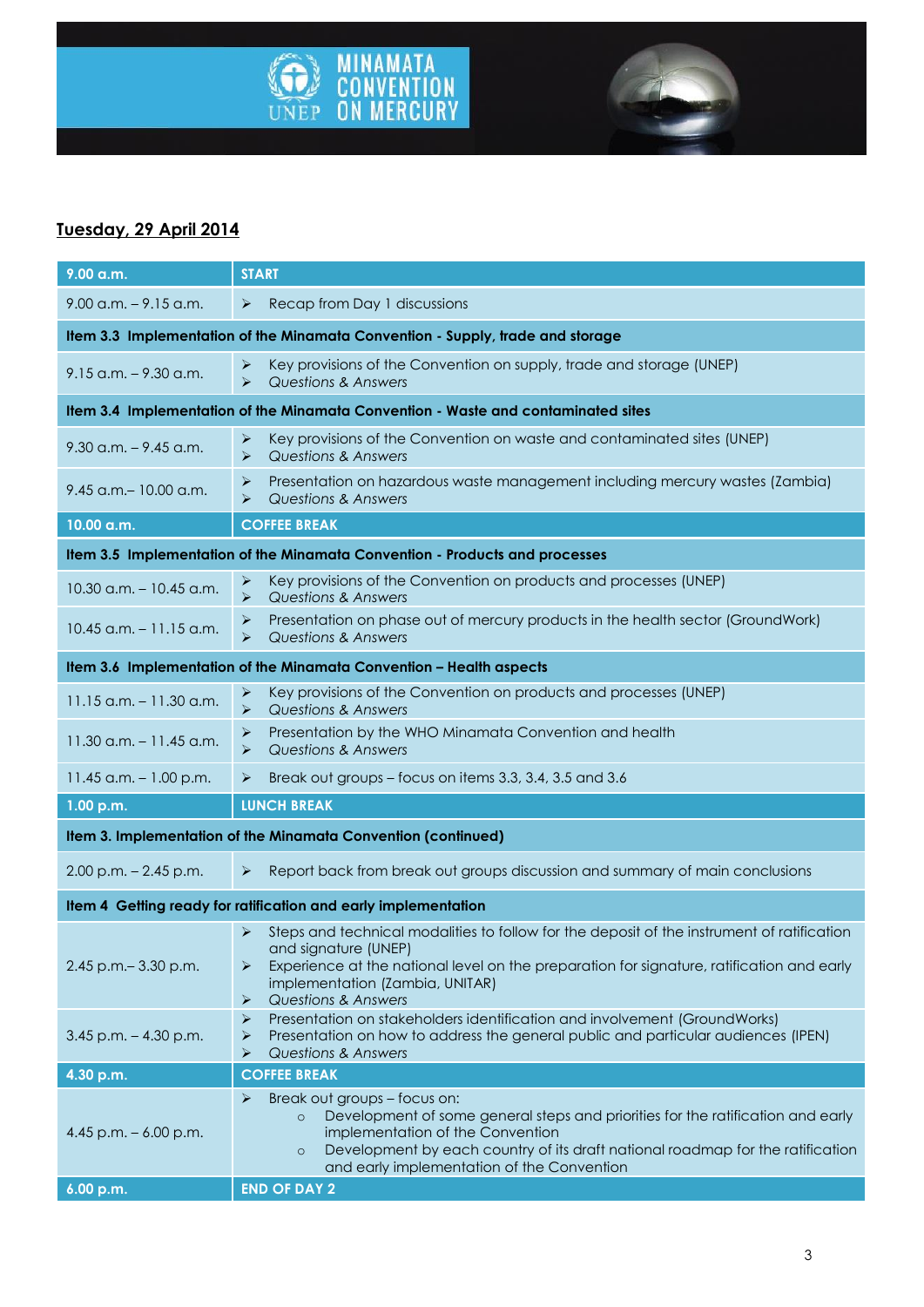



# **Wednesday, 30 April 2014**

| 8.30 a.m.                                                              | <b>START</b>                                                                                                                                                                                                                                                                                                                                                                                                                                                                                                        |  |
|------------------------------------------------------------------------|---------------------------------------------------------------------------------------------------------------------------------------------------------------------------------------------------------------------------------------------------------------------------------------------------------------------------------------------------------------------------------------------------------------------------------------------------------------------------------------------------------------------|--|
| Item 5. Mobilizing resources for the implementation                    |                                                                                                                                                                                                                                                                                                                                                                                                                                                                                                                     |  |
| $8.30$ a.m. $-10.00$ a.m.                                              | Presentation on the sources of funding and UNEP's support, including activities under<br>$\blacktriangleright$<br>the Global Mercury Partnership (UNEP)<br>Presentation on GEF support in the interim period (GEF Secretariat)<br>⋗<br>Presentation on regional activities relating to mercury and MEAs enforcement (UNEP)<br>➤<br>Interventions by other stakeholders on available support (UNDP, UNEP, UNITAR, WHO,<br>$\triangleright$<br>IPEN, ZMWG)<br><b>Questions &amp; Answers</b><br>$\blacktriangleright$ |  |
| 10.00 a.m.                                                             | <b>COFFEE BREAK</b>                                                                                                                                                                                                                                                                                                                                                                                                                                                                                                 |  |
| $10.30$ a.m. $-12.30$ p.m.                                             | Break out groups continued – focus on draft national roadmap<br>$\blacktriangleright$                                                                                                                                                                                                                                                                                                                                                                                                                               |  |
| 12.30 p.m.                                                             | <b>LUNCH BREAK</b>                                                                                                                                                                                                                                                                                                                                                                                                                                                                                                  |  |
| Item 6. Draft national roadmaps prepared by each participating country |                                                                                                                                                                                                                                                                                                                                                                                                                                                                                                                     |  |
| $1.30$ p.m. $- 4.30$ p.m.                                              | Presentation by each country of its draft national roadmap<br>$\blacktriangleright$<br>Questions & Answers<br>$\blacktriangleright$                                                                                                                                                                                                                                                                                                                                                                                 |  |
| 4.30 p.m.                                                              | <b>COFFEE BREAK</b>                                                                                                                                                                                                                                                                                                                                                                                                                                                                                                 |  |
| Item 7. Opportunities for information exchange and cooperation         |                                                                                                                                                                                                                                                                                                                                                                                                                                                                                                                     |  |
| 4.45 p.m. $-5.15$ p.m.                                                 | Tour de table on opportunities for future needs and cooperation<br>➤<br>Questions & Answers<br>$\blacktriangleright$                                                                                                                                                                                                                                                                                                                                                                                                |  |
| Item 8. Closure of the workshop                                        |                                                                                                                                                                                                                                                                                                                                                                                                                                                                                                                     |  |
| $5.15$ p.m. $-6.00$ p.m.                                               | Evaluation of the workshop<br>➤<br><b>Final remarks</b><br>$\blacktriangleright$                                                                                                                                                                                                                                                                                                                                                                                                                                    |  |
| 6.00 p.m.                                                              | <b>END OF THE WORKSHOP</b>                                                                                                                                                                                                                                                                                                                                                                                                                                                                                          |  |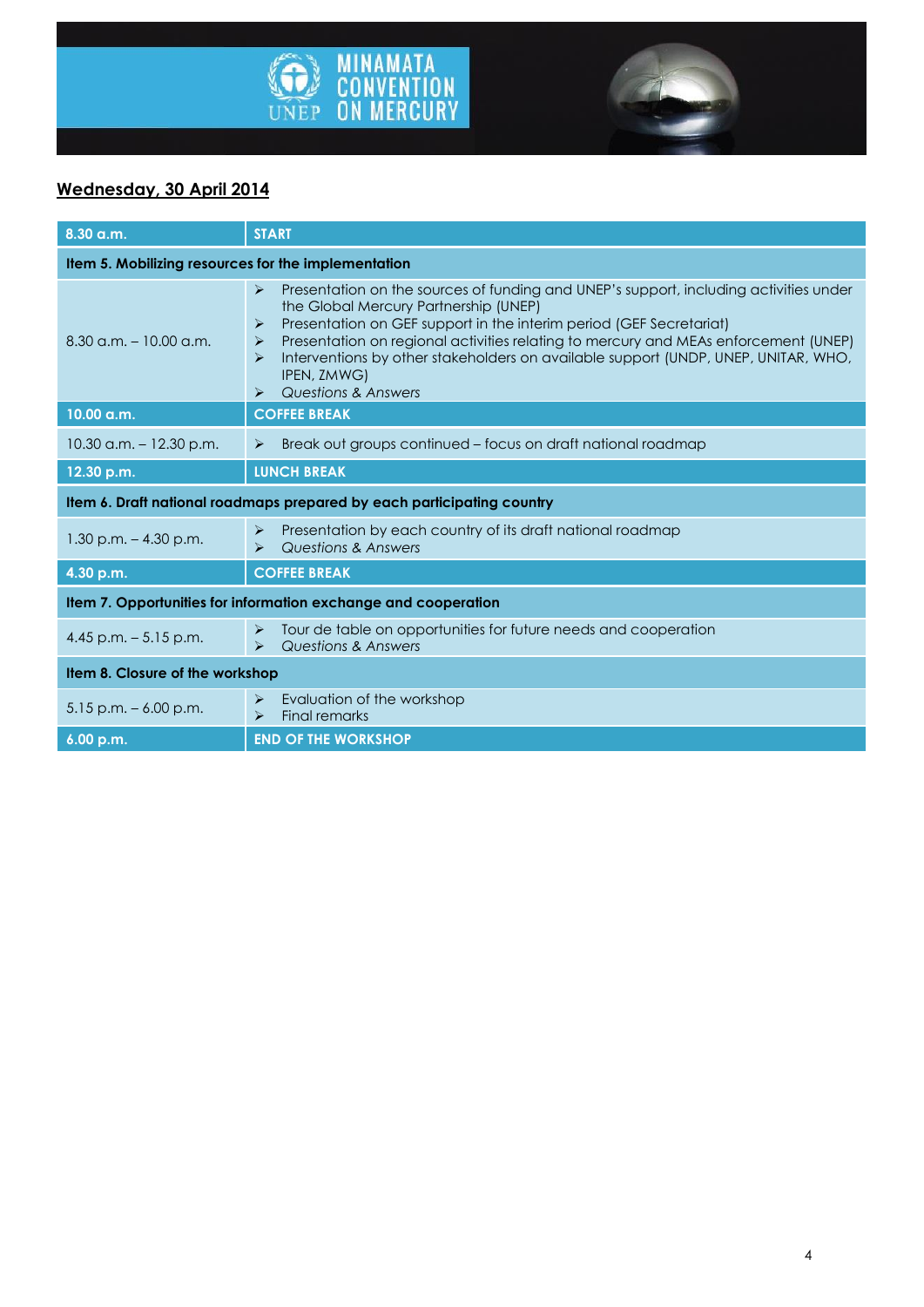



# **ANNEX 2 - LIST OF PARTICIPANTS**

SECOND ANGLOPHONE AFRICA WORKSHOP IN SUPPORT FOR THE RATIFICATION AND EARLY IMPLEMENTATION OF THE MINAMATA CONVENTION ON MERCURY 28 TO 30 APRIL 2014 – NAIROBI, KENYA

# **GOVERNMENTS**

### **ANGOLA**

Mr. Santos Virgílio Advisor to the Minister Ministry of Environment Luanda, Angola Tel: 00 244 923 622406 E-mail: [santos.virgilio@ebonet.net,](mailto:Lovelace.sarpong@epa.gov.gh)  [svirgilio3@gmail.com](mailto:Lovelace.sarpong@epa.gov.gh)

### **GHANA**

Mr. Lovelace Sarpong Programme Officer Chemicals Control and Management Center Environmental Protection Agency Ministries Post Office P.O. Box M326 Accra, Ghana Tel: 00 233 249113845 E-mail: [lovelace.sarpong@epa.gov.gh](mailto:lovelace.sarpong@epa.gov.gh)

Ms. Justine Shirley Seyire Senior Programme Officer Mining Department Environmental Protection Agency P.O. BOX MB326, Ministries Accra, Ghana Tel: 00 233 2081 74 122 E-mail[: zezenna@yahoo.com,](mailto:zezenna@yahoo.com) Justine.seyire@epa.gov.gh

### **LESOTHO**

Ms. Moleboheng Juliet Petlane Environment Officer Pollution Control / Environment Ministry of Tourism, Environment and Culture P.O. Box 10993 Maseru 100, Lesotho Tel: (266) 2231 1767 E-mail: [marleymjp@gmail.com](mailto:marleymjp@gmail.com) 

Mr. Lebakeng Mokhehle Principal Legal Officer Ministry of Tourism, Environment and Culture P.O. Box 10993 Maseru 100, Lesotho Tel: (266) 2231 1767 E-mail[: lmokhe@yahoo.co.uk](mailto:lmokhe@yahoo.co.uk)

### **MALAWI**

Mr. Bryson Msiska Environmental Officer Environmental Affairs Department Ministry of Environment and Climate Change Lingadzi House, Private Bag 394 Lilongwe, Malawi Tel: 00 265 8840 94544 E-mail[: wbmsiska@gmail.com](mailto:wbmsiska@gmail.com)

Mr. Suzgo Lungu Chief Legal Officer Legal and Treaties Section Ministry of Foreign Affairs P.O.Box 30315 Lilongwe, Malawi Tel: 00 265 1788 625 E-mail[: suzgo.lungu@gmail.com](mailto:suzgo.lungu@gmail.com)

### **MOZAMBIQUE**

Ms. Laura Nhantumbo National Focal Point of Minamata Convention On Mercury National Directorate of Environmental Impact Assessment Ministry for Coordination of Environmental Affairs Acordos De Lusaka Avenue, No 2115 2020 Maputo, Mozambique Tel: 00 258 824819520 / 00 258848655480 E-mail[: lalidan\\_76@yahoo.com.br](mailto:lalidan_76@yahoo.com.br)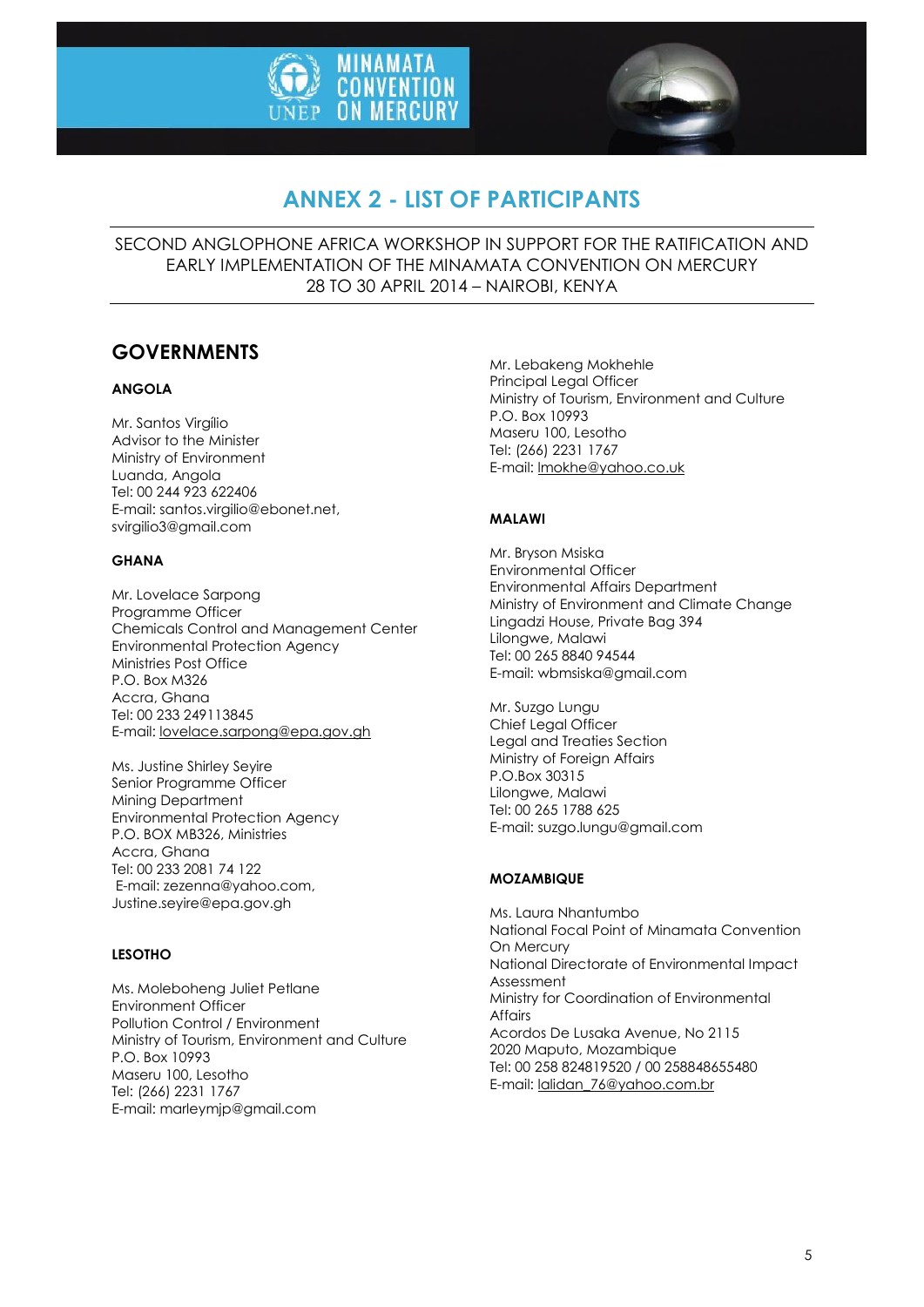

Ms. Margarida Mabjaia Environmental Technic National Directorate of Environmental Impact Assessment, Ministry for Coordination of Environmental Affairs Acordos De Lusaka Avenue, No 2115 2020 Maputo, Mozambique Tel: 00 258 824235080 E-Mail: [margarida.mabjaia@yahoo.com.br](mailto:margarida.mabjaia@yahoo.com.br)

#### **SOUTH AFRICA**

Ms. Noluzuko Gwayi Senior Policy Analyst International Chemicals and Waste Cooperation Department of Environmental Affairs Private Bag X 447 Pretoria, South Africa Tel: (27 12) 310 3393 E-mail: [ngwayi@environment.gov.za](mailto:ngwayi@environment.gov.za)

Mr. Tebogo Sebego Policy Analyst International Chemicals and Waste Cooperation Department of Environmental Affairs Private Bag X 447 Pretoria, South Africa Tel: 00 27 12 310 3913 E-mail: [TSebego@environment.gov.za](mailto:tsebego@environment.gov.za) 

#### **SWAZILAND**

Ms. Bianca Hlob'sile Dlamini Swaziland Environment Authority Mbabane, Swaziland Tel: (+268) 404 69 60 E-mail: [biancamkh@icloud.com,](mailto:seabiodiv@realnet.co.sz%20,mboni_dlamini@yahoo.co.uk)  [bhdlamini@sea.org.sz](mailto:seabiodiv@realnet.co.sz%20,mboni_dlamini@yahoo.co.uk) 

#### **TANZANIA**

Mr. Sabavito Mtega **Director** Chemicals Management Department Government Chemist Laboratory Agency P.O. Box 164 Dar-es-Salaam, Tanzania Tel: 00 255 7549 59676 E-mail: [sabanito.mtega@gcla.go.tz,](mailto:sabanito.mtega@gcla.go.tz,sbmtega@yahoo.co.uk,sbmtega@yohoo.co.uk,judith_aron@yahoo.com)  [sbmtega@yahoo.co.uk](mailto:sabanito.mtega@gcla.go.tz,sbmtega@yahoo.co.uk,sbmtega@yohoo.co.uk,judith_aron@yahoo.com)

Mr. Samwel Victor Manyele Chief Legal Officer Government Chemist Laboratory Agency Ministry of Health & Social Welfare P.O. Box 164 Dar-es-Salaam, Tanzania Tel: 00 255-7848-60944 E-mail: [cgc@gcla.go.tz,](mailto:cgc@gcla.go.tz) smanyele@gmail.com, [daniel\\_matata@yahoo.co.uk](mailto:daniel_matata@yahoo.co.uk)

### **ZAMBIA**

Mr. Joseph Sakala Director General Environmental Management Agency Corner Suez & Church Roads P.O. Box 35131 Lusaka, Zambia Tel: 00 260-976-052-862 E-mail[: jsakala@zema.org.zm](mailto:jsakala@zema.org.zm)

Mr. David Kapindula Principal Inspector Pesticides and Toxic Substances Environmental Management Agency Corner Suez & Church Roads P.O. Box 35131 Lusaka, Zambia Tel: 00 260 2112 541 30 E-mail[: dkapindula@zema.org.zm](mailto:dkapindula@zema.org.zm)

#### **ZIMBABWE**

Ms. Petronella Shoko **Director** Environmental Protection Harare Zimbabwe Tel: 00 263 712 236 835 E-mail: petronellashoko@gmail.com, ep@ema.com.zw (assistant: smhlopeshambare@gmail.com)

Mr. Abraham Matiza Deputy Director Environment Harare, Zimbabwe E-mail: matiza.abraham@gmail.com, azmatiza@environment.gov.zw

## **INTERGOVERNMENTAL ORGANIZATIONS**

#### **GLOBAL ENVIRONMENTAL FACILITY (GEF)**

Mr. Hiroaki Takiguchi Senior Environmental Specialist Climate and Chemicals Team 1818 H street NW, Mail stop P4-400 20433 Washington DC, USA Tel: 00 1 202 458 2789 E-Mail[: htakiguchi@thegef.org](mailto:htakiguchi@thegef.org)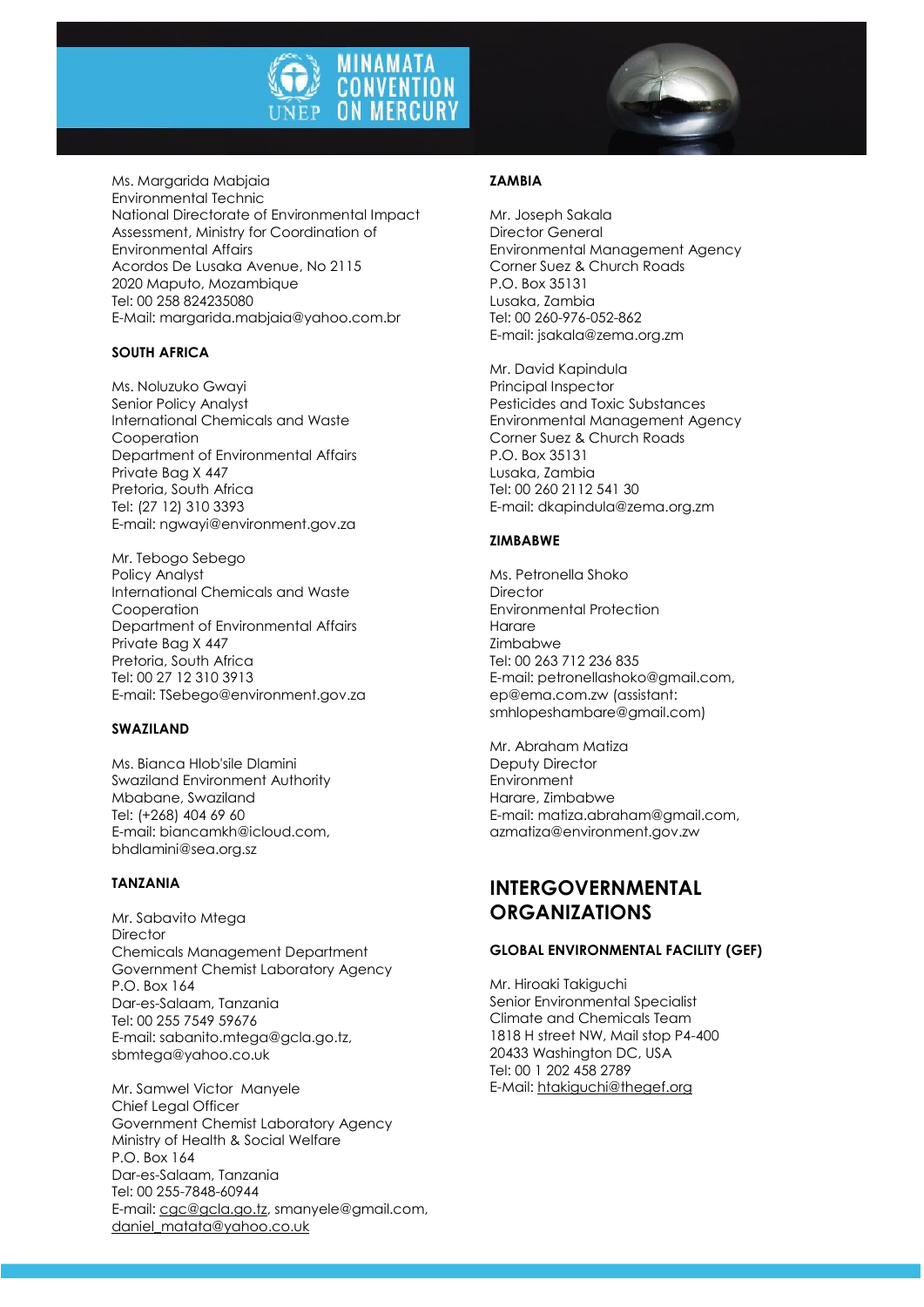

#### **UNITED NATIONS DEVELOPMENT PROGRAMME (UNDP)**

Mr. Etienne Gonin Programme Analyst Montreal Protocol Unit/Chemicals, Environment and Energy Group/BDP UNDP Europe and the CIS Bratislava Regional Centre Grosslingova 35 811 09 Bratislava, Slovak Republic Tel: 00 421 2 59337 301 E-mail: [etienne.gonin@undp.org](mailto:etienne.gonin@undp.org)

#### **UNITED NATIONS ENVIRONMENT PROGRAMME (UNEP)**

Mr. Masa Nagai Deputy Director Division of Environmental Law and Conventions, UNEP P.O. Box 30552 00100, Nairobi, Kenya E-mail: [masa.nagai@unep.org](mailto:masa.nagai@unep.org)

Ms. Cristina Zucca Legal Officer Environmental Law and Governance Branch Division of Environmental Law and Conventions P.O. Box 30552 00100, Nairobi, Kenya E-mail: [cristina.zucca@unep.org](mailto:cristina.zucca@unep.org)

Mr. Abdouraman Bary Programme Officer Chemicals and Waste MEAs Regional Coordinator, Regional Office for Africa, UNEP P.O. Box 30552 00100, Nairobi, Kenya Tel: 00 254 20 7623494 E-mail: [abdouraman.bary@unep.org](mailto:abdouraman.bary@unep.org)

Ms. Giovanna Chiodi Moiré **Consultant** GEF Team, Chemicals Branch, DTIE, UNEP 11–13 chemin des Anémones CH1219 Geneva, Switzerland Tel: 00 41 22 917 8943 E-mail: [giovanna.chiodi@unep.org](mailto:giovanna.chiodi@unep.org)

#### **UNITED NATIONS INSTITUTE FOR TRAINING AND RESEARCH (UNITAR)**

Mr. Nelson Manda Chemicals and Waste Management, UNITAR International Environment House Chemin des Anémones 11-13 CH1219 Geneva, Switzerland Tel: 0041 22 917 89 30 E-Mail: [nelson.manda@unitar.org](mailto:nelson.manda@unitar.org)

#### **WORLD HEALTH ORGANIZATION (WHO)**

Ms. Hawa Senkoro Technical Officer Public Health and Environment WHO Regional Office for Africa Immeuble Batavea Pb 120 Libreville, Gabon E-mail [: senkoroh@who.int](mailto:senkoroh@who.int)

# **NON GOVERNMENTAL ORGANIZATIONS**

#### **IPEN/ ASSOCIATION RWANDAISE DES ECOLOGISTES ARECO-RWANDA NZIZA**

Ms Dancilla Mukakamari National Coordinator Association Rwandaise des Ecologistes ARECO-RWANDA NZIZA Airport road, Po Box 3967 Kigali, Rwanda Tel: 00 250 788521732 E-mail: [info@arecorwandanziza.org](mailto:info@arecorwandanziza.org) 

#### **IPEN/ AGENDA for Environment and Responsible Development**

Haji T. Rehani AGENDA for Environment and Responsible Development Sinza Palestina area, Mashujaa street, agenda house p. O. Box 77266 255 Dar-es-Salaam, Tanzania Tel: +255(0)754373129/022-2461052 E-mail[: hrehani2010@gmail.com;](mailto:hrehani2010@gmail.com)  [htrehani@yahoo.com;](mailto:htrehani@yahoo.com) [hajirehani@hotmail.com;](mailto:hajirehani@hotmail.com)

#### **ZERO MERCURY WORKING GROUP (ZMWG)/ GROUNDWORK**

Mr. Rico Euripidou Environmental Health and Research Manager Groundwork, Zero Mercury Working Group P.O. Box 2375, Pietermaritzburg, South Africa Tel: 00 27 33 425 662 E-mail[: rico@groundwork.org.za](mailto:rico@groupwork.org.za)

#### **ZERO MERCURY WORKING GROUP/ JEUNES VOLONTAIRES POUR L'ENVIRONNEMENT**

Mr. Domonique Bally Kpokro Program Director Chemistry Biodiversity and Health Jeunes Volontaires pour L'Environnement BP 1660, Abidjan, Côte D'Ivoire Tel: 00 225 0810 5267 E-mail: [ballynicus@hotmail.com](mailto:ballynicus@hotmail.com)